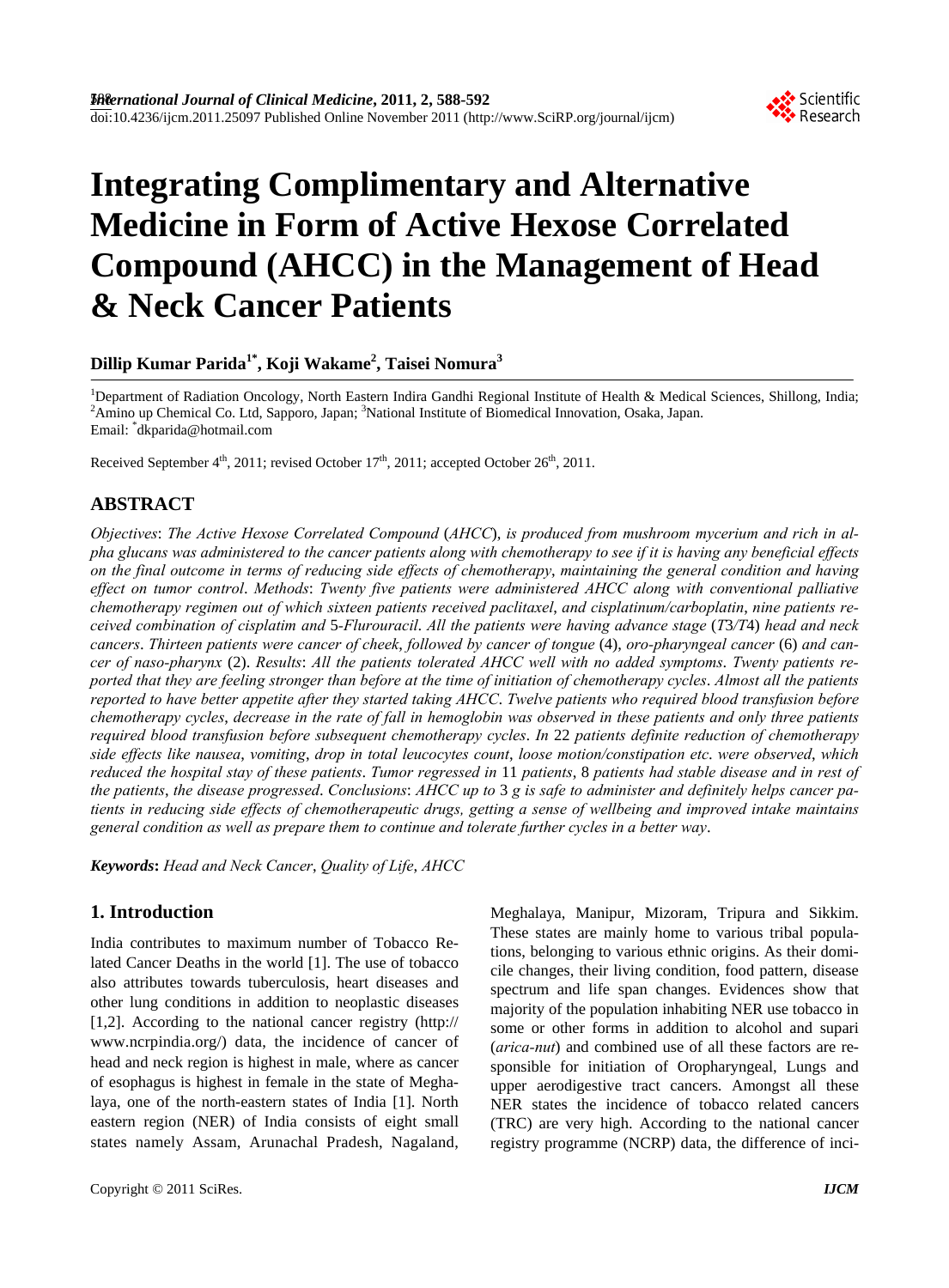dence of TRC in NER is too high in comparison to rest of the country [1].

Majority of these patients present with an advance stage disease, where the nutrition status of these patients remain low. Other poor prognostic features like old age, stage of the disease at presentation, neck node status, presence/absence of other metastatic sites are also very important, while considering these patients for any kind of treatment. With above mentioned features, many times it becomes difficult for the patients to tolerate various forms of anticancer treatment. Consequently it becomes very important to maintain the general condition of the patients at an optimum level so that the patients can tolerate further treatment. Therefore this trial was undertaken to see if complimentary and alternative medicine (CAM) in form of AHCC can maintain the nutrition/ immunity at optimum level, so the cancer patients having advance stage disease shall be able to tolerate further treatment like chemotherapy and radiotherapy for better tumor control. AHCC has never been tried in the management of head and neck cancer in the clinical study.

### **2. Materials and Methods**

#### **2.1. Cases**

Twenty five patients of advance stage (T3: 13 & T4: 12) Head & Neck Cancer Patients were enrolled in this project. Thirteen patients were cancer of Cheek, followed by cancer of tongue (4), oro-pharyngeal cancer (6) and cancer of naso-pharynx (2) (**Table 1**). All the patients were either having residual or recurrent tumors subsequent to their primary treatment. Hence, these patients were managed with palliative chemotherapy treatment.

#### **2.2. Active Hexose Correlated Compound (AHCC)**

AHCC is an enzyme fermented extract of the mycelia of Basidiomycetes mushroom obtained through the mushroom (*Lentinus edodes*), containing a mixture of polysaccharides, amino acids, lipids and minerals. The final product is obtained by hot water extraction after culturing media and then treating them with enzymes. The predominant components of AHCC are oligosaccharides of which major portions are alpha-glucans having an effect on the immune system. It has been proven as a biological response modifier in experimental animals as well as human being. AHCC samples were provided by Amino Up Chemical Co., Ltd., Sapporo, Japan for conducting this trial.

Majority of the patient received Taxane based chemotherapy along with Platinum (Cispliatin/Carboplatin) (16). The dose of chemotherapy was customized depending on the general condition of each of the patients. Rest patients

received platinum with 5 Fluorouracil combinations. Twelve patients also received targeted Monoclonal Antibody treatment in the form of epidermal growth factor receptor (EGFR) inhibitor. Some of the patients were heavily pre-treated with very low general condition. As such patients with head and neck cancers present with low general conditions because of less oral intake. Previous treatment history of the patients includes 6 patients had undergone surgery, 12 patients had history of radiotherapy and 16 patients had history of chemotherapy, prior to recruitment under this AHCC trial (**Table 2**). These patients acted as their own control.

All the patients were administered AHCC 3 g of dried extract every day morning 3 days prior to the chemotherapy with water scheduled date and followed up to one week post chemotherapy either with water or milk. The reasons being maximum toxicity of the chemotherapy drugs are observed within first one week following administration.

**Table 1. Division of patients according to primary tumor site.** 

| Tumor sub-site | <b>Stage</b>                                  | No. of patients |
|----------------|-----------------------------------------------|-----------------|
| Cheek          | T3N2bM0                                       | 7               |
|                | T <sub>4</sub> N <sub>2</sub> b <sub>M0</sub> | 6               |
| Tongue         | T3N2aM0                                       | 3               |
|                | T4N2cM0                                       | 1               |
| Oro-pharynx    | T3N2cM0                                       | 6               |
| Naso-pharynx   | T3N2cM0                                       | $\overline{c}$  |

**Table 2. Treatment history.** 

| Treatment Modality       | No. of Cycles/radiation dose | No. of<br>patients |
|--------------------------|------------------------------|--------------------|
| Chemotherapy             |                              |                    |
| $Paclitaxel/Docetaxel +$ | $6 - 18$                     | 16                 |
| Cisplatin/Carboplatin    |                              |                    |
| $5$ -Flurouracil +       | $12 - 24$                    | 09                 |
| Cisplatin/Carboplatin    |                              |                    |
| Concurrent               |                              | 08                 |
| Chemo-radiation          |                              |                    |
| <b>EGFR</b> Inhibitor    | Cetuximab/Nimotuzumab        | 12.                |
| Radiotherapy             |                              |                    |
| Radical radiotherapy     | $60 - 66$ Gy                 | 06                 |
| Post-op radiotherapy     | $50 \,\mathrm{Gy}$           | 06                 |
| Surgery                  |                              | 06                 |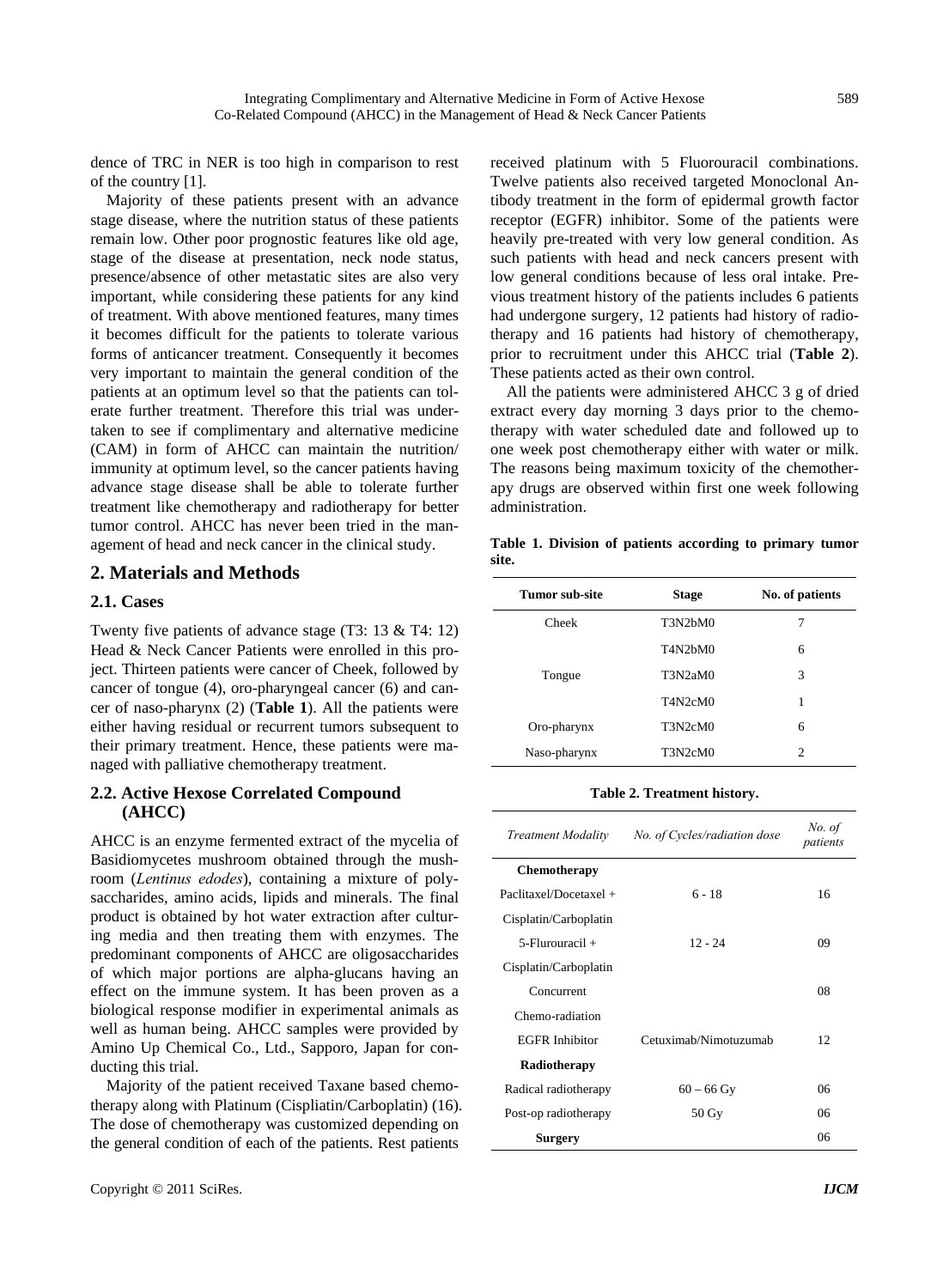#### **2.3. Assessment**

The hematological parameters like hemogram, liver and kidney function tests were performed before each cycle of chemotherapy and followed 3 days after completion of chemotherapy. CT scan was done after completion of three cycles and two weeks after sixth cycle of chemotherapy to evaluate the tumor response. The patients were given a questionnaire on the quality of life issues and asked specific questions regarding their general feeling, sleep pattern, social interaction etc.

#### **3. Results**

All the patients tolerated AHCC well with no added symptoms. Twenty patients reported that they are feeling better and stronger than before at the time of initiation of chemotherapy cycles (**Figure 1**). In most of the patients, the sleep pattern became regular than before and the patients started interacting with visitors normally than before (**Table 3**). Almost all the patients reported to have better appetite after they started taking AHCC. No patients with AHCC required appetizer.

Sixteen patients who required blood transfusion before chemotherapy cycles, decrease in the rate of fall in hemoglobin was observed in these patients and only three patients required blood transfusion before subsequent chemotherapy cycles. Only 7 patients required growth factor with AHCC compared to 12 patients without it. Also no patients required platelet concentrate transfusion in AHCC group compared to 3 in without AHCC. The comparative charts are given in **Figure 1**. In 22 patients definite reduction of chemotherapy side effects like nausea, vomiting, loose motion/constipation etc. were observed, which reduced the hospital stay of these patients. While the requirement of antiemetic dropped from 7 - 14 days before AHCC group to 3 - 5 days in AHCC group, only 2 patients required hospitalization because of loose motion in AHCC group compared to 6 patients without AHCC group (**Figure 2** and **Table 3**). Patiaents were evaluated both clinically as well as radiologically to determine tumor response. CT scan/MRI of the primary tumor as well as neck nodes were performed after two weeks of completion of at least six cycles of chemotherapy. Tumor regressed in 11 patients, 8 patients had stable disease and in rest of the patients, disease progressed (**Table 4**).

## **4. Discussion**

AHCC is an alpha-glucan rich nutritional supplement extracted from the *mycelia* of shiitake (*Lentinula edodes*) of the basidiomycetes family of mushrooms. These intercellular chemical messengers trigger white blood cell production and activity [3,4]. The therapeutic effect is



**Figure 1. Comparison of hematological parameters in patients with and without AHCC, bringing down the blood transfusion rate (16 vs 3). Total leukocyte and platelet count also showed a slight fall in the patients with AHCC requiring no platelet concentrate transfusion and only 7 patients required growth factor supplement with AHCC.** 



**Figure 2. Comparison of quality of life concepts in patients requiring appetizer, having loose motion and better general condition with and without AHCC. While no patients with AHCC required any appetizer and only 2 patients were hospitalized for loose motion.** 

**Table 3. Quality of life concept.** 

|                                  | Without AHCC      | With AHCC    |
|----------------------------------|-------------------|--------------|
| Confinement to bed               | $14 - 16$ hrs/day | $8 - 10 h/d$ |
| Talking to people                | not               | yes          |
| Sleep pattern                    | irregular         | regular      |
| Required antiemetic for          |                   |              |
| Chemo related<br>Nausea/vomiting | 7 - 14 Days       | 3 - 5 Days   |

**Table 4. Tumor response of the patients.** 

|                       | No. of patients |
|-----------------------|-----------------|
| Complete Response     | 00              |
| Partial Response      | 11              |
| <b>Stable Disease</b> | 08              |
| Progressive Disease   | 06              |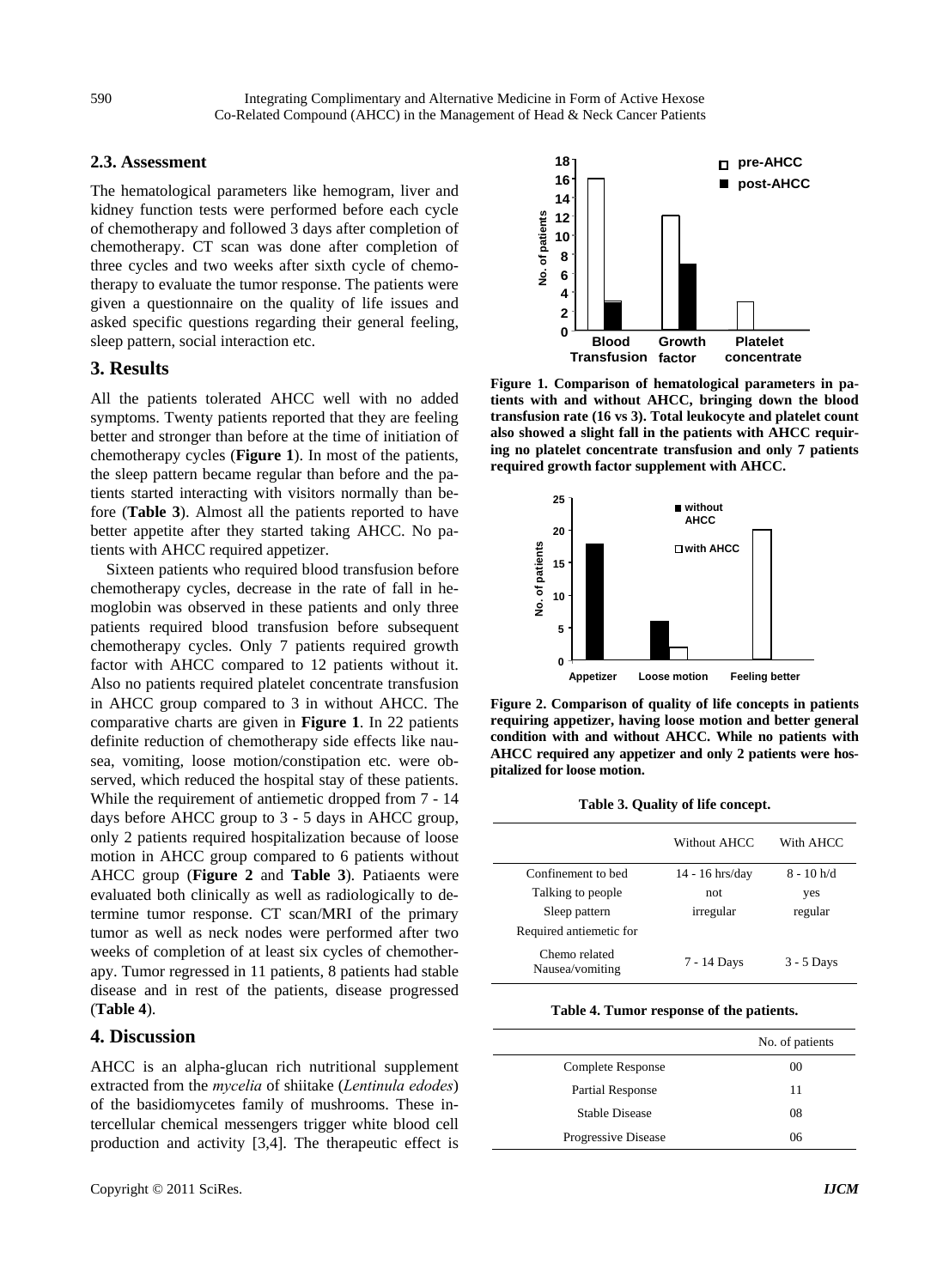predominantly seen in higher basidiomycete family [5]. Studies show that AHCC also enhances pro- duction of cytokines, including interferon *γ*, tumor ne- crosis factor- $\alpha$  and interleukins (IL-2,4,6,10) [4]. In this present study majority of the patients, who received AHCC along with chemotherapy showed less fall in their hemoglobin level and total leukocyte count. However, researchers have found the influence of AHCC upon the innate immune system in animal studies and published the results in 1992. AHCC significantly increased natural killer (NK) cell activity in cancer patients, and also en- hanced the effects of killer T-cells, and cytokines (inter- feron, IL-12, TNF-alpha) [3]. AHCC stimulates cell- mediated immunity by activating the white blood cells, particularly natural killer cells and macrophages, which directly attack abnormal cells, virus-infected cells or external vital and bacterial pathogens that enter the body. The fundamental mechanism of activating immunity is by means of stimulating the number of dendritic cells as these cells control the activities of B & T lymphocytic cells who are the ultimate mediators of immunity and hence, affected by AHCC. It also exhibits immuno- modulating effects partially by regulating thymic apoptosis [6]. Nomura T *et al.* has published that besides immunogenic, AHCC is also having anti-teratogenic effects in animal models [7]. Effective immunity has got direct impact on tumor control and better tolerability of chemotherapeutic agents. In our series, it was significant that almost all the patients who received AHCC, tolerated chemotherapy better compared to their previous cycles of chemotherapy they had received without AHCC. At least eighteen out of the twenty-five patients acted as control of their own.

One major retrospective study suggests that AHCC intake has a preventive effect in postoperative hepatocellular carcinoma patients [8,9]. The study has compared the outcomes of 113 post-operative liver cancer patients taking AHCC with 156 patients in the control group. The results showed the rate of recurrence of malignant tumors was significantly lower (34.5% versus 66.1%) and patient survival was significantly higher in the AHCC group (79.6% vs. 53.2%). We tried AHCC for the first time in the patients suffering from cancers of head & neck region and obtained good results.

AHCC has been studied extensively for safety in human trials as well as safety with conventional chemotherapy [10,11]. There are also few studies regarding the interaction of AHCC with various kinds of chemotherapeutic agents [12-15]. There is a great deal of scientific evidence that AHCC not only helps to prevent the side effects of chemotherapy, but enhances its primary effectiveness as well. Several animal studies have shown that AHCC was able to relieve the side effects of several standard chemotherapy drugs like 5-FU, cisplatin, cyclophosphamide, mercaptopurine, methotraxate etc. "Severe" (50% to 100%) hair loss or alopecia caused by cytosine arabinoside (Ara-C) was reduced to slight, when AHCC was taken simultaneously. The ability of AHCC to enhance the effectiveness of chemotherapy was demonstrated in a study where rats were implanted with a cell line of spontaneous mammary adenocarcinoma. In the present study, the patients were administered AHCC along with chemotherapeutic agents like paclitaxel, docetaxel, cisplatin, 5-FU and certain monoclonal antibodies like cetuximab and nimotuzumab (**Table 2**). All the patients tolerated AHCC well. Routine side effects like nausea, vomiting, loose motions were less in these patients.

#### **5. Conclusions**

It can be concluded that AHCC is safe to administer and definitely helps cancer patients in reducing side effects of chemotherapeutic drugs, getting a sense of wellbeing and improved intake maintains general condition as well as prepare them to continue and tolerate further cycles in a better way. In advance stage disease achieving partial response/stable disease is also of significance, particularly when all the patients were having either recurrent or residual disease. Whether AHCC is responsible for the regression of the tumors, further trials are required to see the effects of AHCC on tumor control. Also dose enhancement trial has to be undertaken.

#### **6. Acknowledgements**

This work was carried out as a collaborative project between the North Eastern Indian Gandhi Regional Institute of Health and Medical Sciences and National Institute of Biomedical Innovation. This project was supported by the grant from the MEXT and MHLW, Japan and Amino up chemical Co. Ltd, Sapporo, Japan. We thank Haruko Ryo, National Institute of Biomedical Innovation for her critical observations and proof reading.

#### **REFERENCES**

- [1] National Cancer Registry P Publication 2007. [http://www.ncrpindia.org](http://www.ncrpindia.org/)
- [2] P. Jha, B. Jacob, V. Gajalakshmi, P. C. Gupta, N. Dhingra, R. Kumar, D. N. Sinha, R. P. Dikshit, D. K. Parida, R. Kamadod, J. Boreham, R. Peto and RGI-CGHR Investigators, "A Nationally Representative Case-Control Study of Smoking and Death in India," *New England Journal of Medicine*, Vol. 358, No. 11, 2008, pp. 1137-1147. [doi:10.1056/NEJMsa0707719](http://dx.doi.org/10.1056/NEJMsa0707719)
- [3] Y. Gao, D. Zhang, B. X. Sun, H. Fujii, K. Kosuna and Z. Yin, "Active Hexose Correlated Compound Enhances